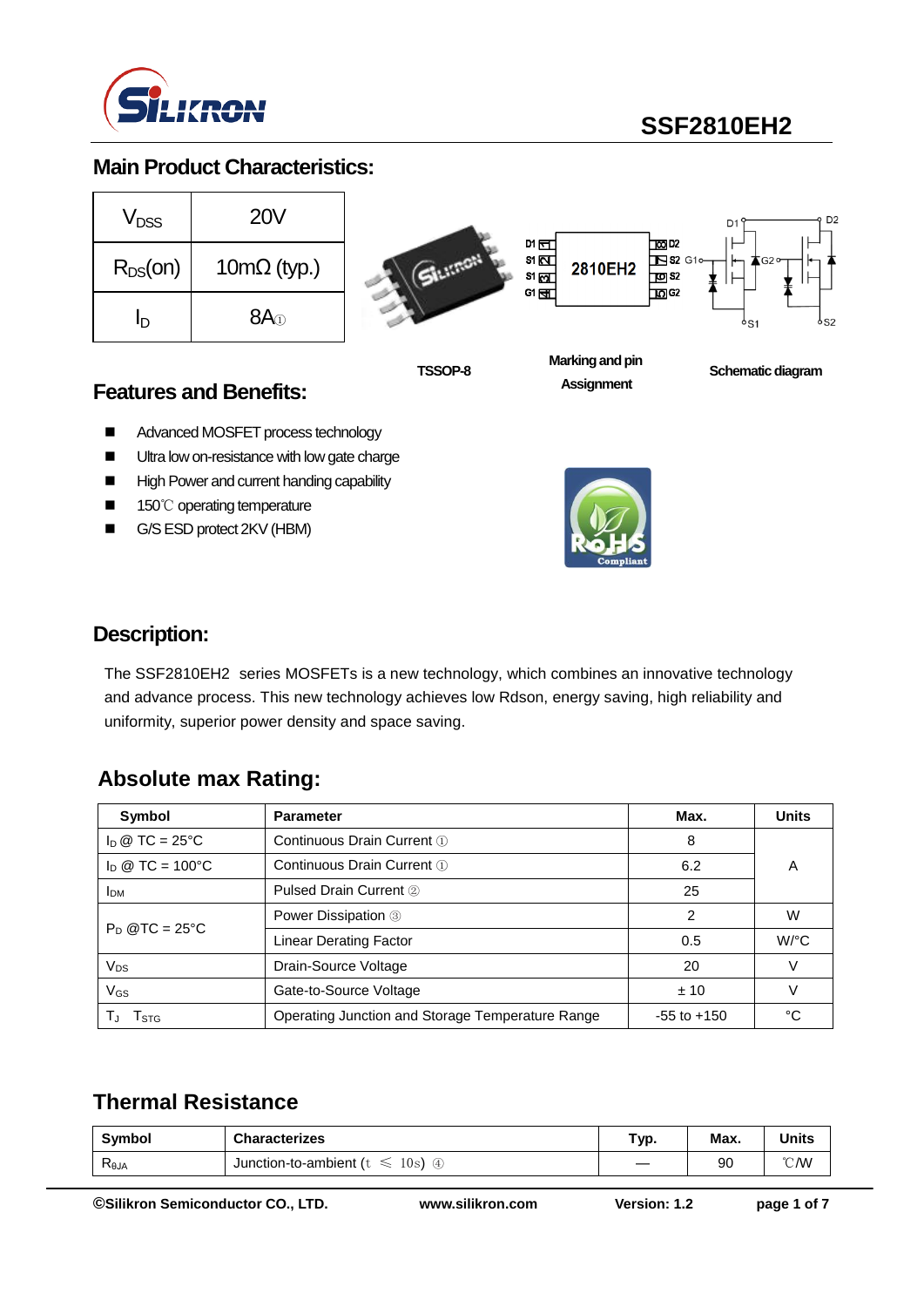

# **SSF2810EH2**

| <b>Symbol</b>    | <b>Parameter</b>                            | Min.                     | Typ.                     | Max.                     | <b>Units</b> | <b>Conditions</b>                     |
|------------------|---------------------------------------------|--------------------------|--------------------------|--------------------------|--------------|---------------------------------------|
| $V_{(BR)DSS}$    | Drain-to-Source breakdown voltage           | 20                       |                          |                          | $\vee$       | $V_{GS} = 0V$ , $I_D = 250 \mu A$     |
|                  |                                             | $\overline{\phantom{0}}$ | 10 <sup>1</sup>          | 14                       |              | $V_{GS} = 4.5V \cdot \ln = 8A$        |
|                  |                                             |                          | 20                       |                          | $m\Omega$    | $T_J = 125$ °C                        |
| $R_{DS(on)}$     | Static Drain-to-Source on-resistance        |                          | 14                       | 18                       |              | $V_{GS} = 2.5 V, I_D = 6.5 A$         |
|                  |                                             |                          | 25                       |                          | $m\Omega$    | $T_J = 125$ °C                        |
| $V_{GS(th)}$     | Gate threshold voltage                      | 0.6                      |                          | 1                        | $\vee$       | $V_{DS} = V_{GS}$ , $I_D = 250 \mu A$ |
|                  |                                             |                          |                          | $\mathbf{1}$             |              | $V_{DS} = 20V, V_{GS} = 0V$           |
| $I_{\text{DSS}}$ | Drain-to-Source leakage current             |                          |                          | 50                       | μA           | $T_J = 125$ °C                        |
|                  |                                             | $\overline{\phantom{0}}$ | $\overline{\phantom{0}}$ | 100                      |              | $V_{GS} = 4.5V$                       |
|                  | Gate-to-Source forward leakage<br>$I_{GSS}$ | $\overline{\phantom{0}}$ | $\overline{\phantom{0}}$ | $-100$                   | nA           | $V_{GS} = -4.5V$                      |
|                  |                                             |                          |                          | 10                       | uA           | $V_{GS} = 10V$                        |
|                  |                                             |                          |                          | $-10$                    |              | $V_{GS} = -10V$                       |
| $Q_{q}$          | Total gate charge                           |                          | 10 <sup>1</sup>          | $\overline{\phantom{m}}$ |              | $I_D = 8A$ ,                          |
| $Q_{gs}$         | Gate-to-Source charge                       |                          | 2.3                      |                          | nC           | $V_{DS}=10V$ ,                        |
| $Q_{gd}$         | Gate-to-Drain("Miller") charge              |                          | 3                        |                          |              | $V_{GS} = 4.5V$                       |
| $t_{d(on)}$      | Turn-on delay time                          |                          | 8.1                      |                          |              |                                       |
| $t_r$            | Rise time                                   |                          | 49                       |                          |              | $V_{GS} = 4.5V$ , $V_{DS} = 10V$ ,    |
| $t_{d(off)}$     | Turn-Off delay time                         |                          | 26                       |                          | ns           | $RGEN=3\Omega, I_D =6.5$              |
| $t_f$            | Fall time                                   |                          | 8.7                      |                          |              |                                       |
| $C_{\text{iss}}$ | Input capacitance                           |                          | 950                      | $\overline{\phantom{0}}$ |              | $V_{GS} = 0V$                         |
| $C_{\text{oss}}$ | Output capacitance                          |                          | 209                      |                          | pF           | $V_{DS} = 10V$                        |
| $C_{\text{rss}}$ | Reverse transfer capacitance                |                          | 100                      |                          |              | $f = 1$ MHz                           |

# **Electrical Characterizes** @T<sub>A</sub>=25℃ unless otherwise specified

## **Source-Drain Ratings and Characteristics**

| Symbol                  | <b>Parameter</b>                 | Min. | Typ. | Max. | <b>Units</b> | <b>Conditions</b>                  |
|-------------------------|----------------------------------|------|------|------|--------------|------------------------------------|
| $\mathsf{I}_\mathsf{S}$ | <b>Continuous Source Current</b> |      |      | 8    | A            | MOSFET symbol                      |
|                         | (Body Diode) ①                   |      |      |      |              | showing the                        |
| <b>I</b> <sub>SM</sub>  | <b>Pulsed Source Current</b>     |      |      | 25   | A            | integral reverse                   |
|                         | (Body Diode)                     |      |      |      |              | p-n junction diode.                |
| $V_{SD}$                | Diode Forward Voltage            |      |      | 1.2  | V            | $IS=2.8A, VGS=0V$                  |
| $t_{rr}$                | Reverse Recovery Time            |      | 35   |      | nS           | $T_J = 25^{\circ}C$ , $I_F = 1A$ , |
| $Q_{rr}$                | Reverse Recovery Charge          |      | 7.2  |      | nC           | $di/dt = 100A/\mu s$               |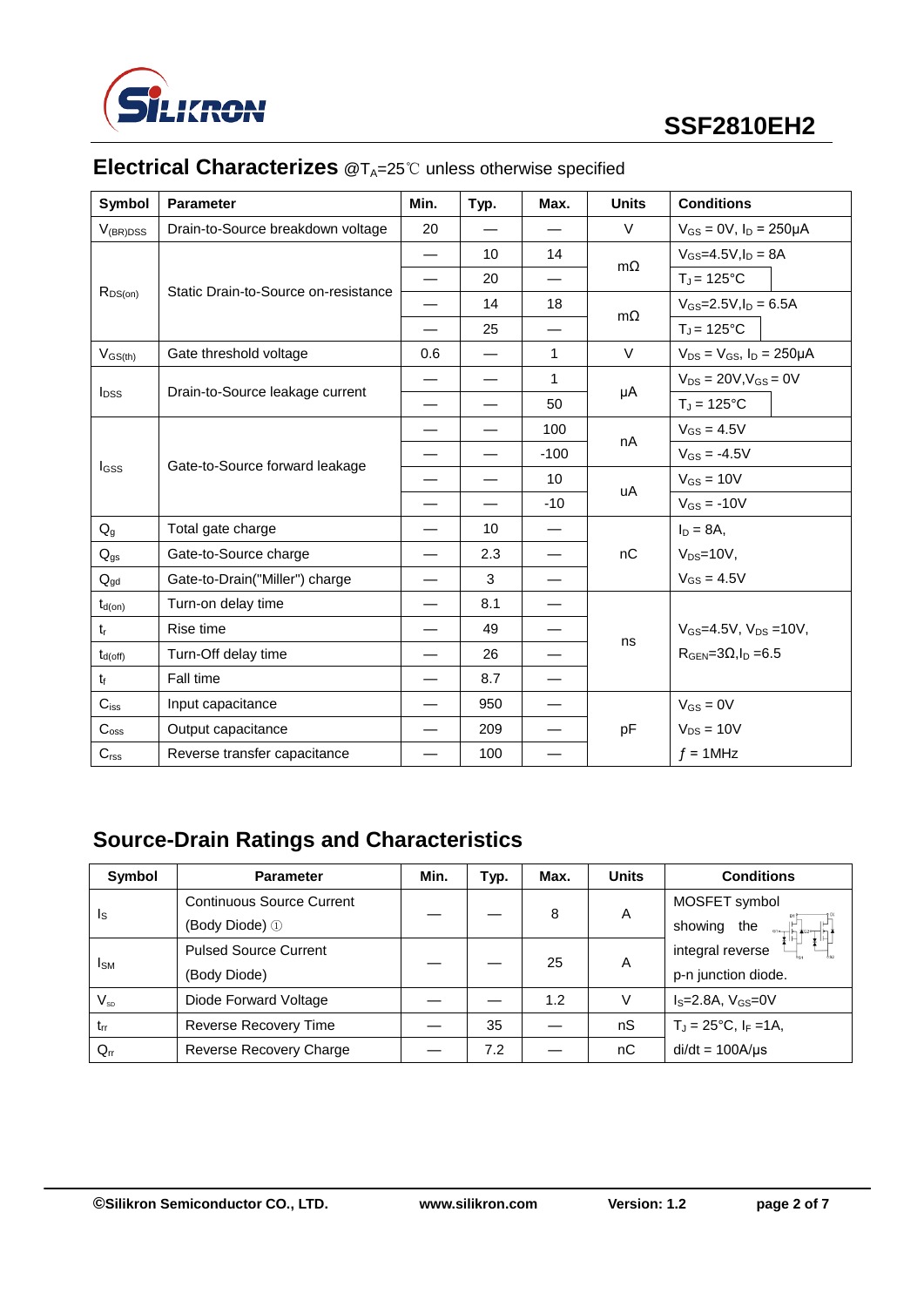

### **Test Circuits and Waveforms**

**EAS Test Circuit: Gate Charge Test Circuit:**



Vds **DUT** 

**Switching Time Test Circuit: Switching Waveforms:**





### **Notes:**

- ①Calculated continuous current based on maximum allowable junction temperature.
- ②Repetitive rating; pulse width limited by max. junction temperature.
- ③The power dissipation PD is based on max. junction temperature, using junction-to-case thermal resistance.
- $\circledA$ The value of R<sub>θJA</sub> is measured with the device mounted on 1 in 2 FR-4 board with 2oz. Copper, in a still air environment with TA =25°C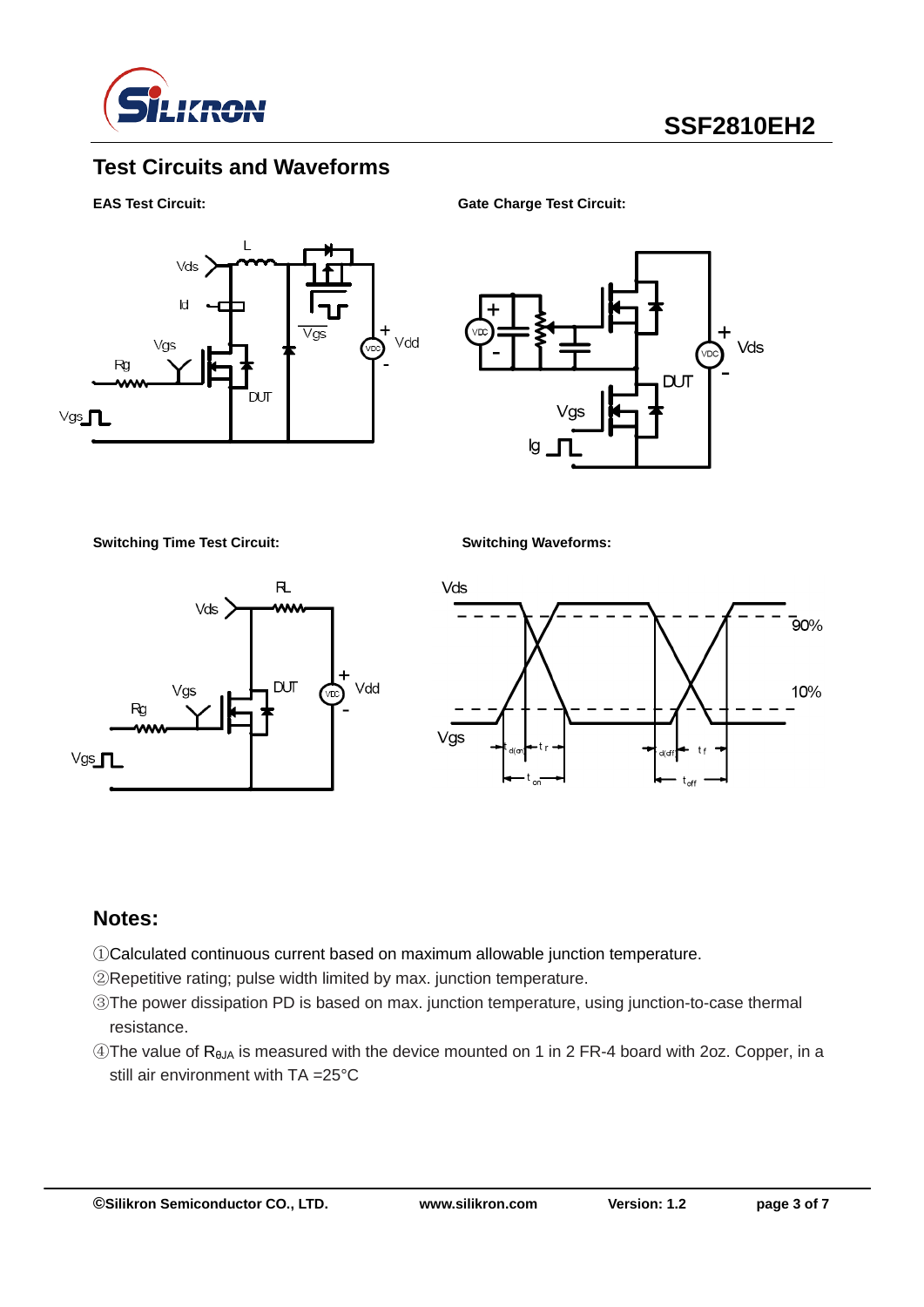

# **SSF2810EH2**





# **Typical Electrical and Thermal Characteristics**



**Figure 1: Typical Output Characteristics Figure2. Typical Capacitance Vs. Drain-to-Source Voltage**







Figure 3. Maximum Drain Current Vs. Case Temperature Figure4. Maximum Effective Transient Thermal Impedance, **Junction-to-Case**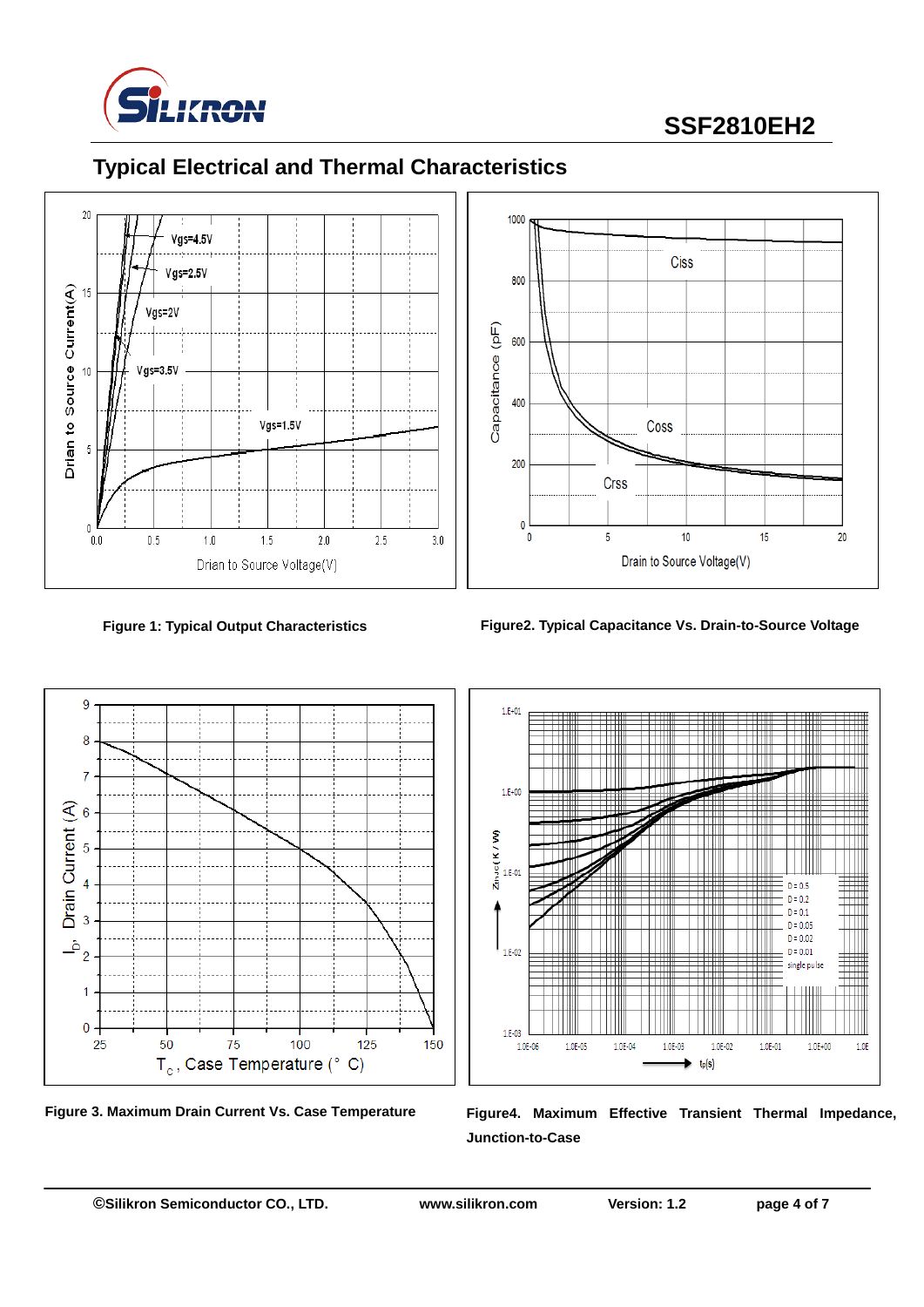

### **Mechanical Data**:



#### **TSSOP-8 Dimensions in Millimeters (UNIT:mm)**





**RECOMMENDED LAND PATTERN** 



| Dimensions in millimeters |           |          |           |  |  |
|---------------------------|-----------|----------|-----------|--|--|
| Symbols                   | Min.      | Nom.     | Max.      |  |  |
| А                         |           |          | 1.20      |  |  |
| A <sub>1</sub>            | 0.05      |          | 0.15      |  |  |
| A2                        | 0.80      | 1.00     | 1.05      |  |  |
| b                         | 0.19      |          | 0.30      |  |  |
| C                         | 0.09      |          | 0.20      |  |  |
| D                         | 2.90      | 3.00     | 3.10      |  |  |
| E                         |           | 6.40 BSC |           |  |  |
| E1                        | 4.30      | 4.40     | 4.50      |  |  |
| е                         | 0.65 BSC  |          |           |  |  |
| L                         | 0.45      | 0.60     | 0.75      |  |  |
| θ                         | $0^\circ$ |          | $8^\circ$ |  |  |

| Dimensions in inches |  |  |
|----------------------|--|--|

| Symbols | Min.        | Nom.      | Max.        |  |
|---------|-------------|-----------|-------------|--|
| А       |             |           | 0.047       |  |
| A1      | 0.002       |           | 0.006       |  |
| A2      | 0.031       | 0.039     | 0.041       |  |
| b       | 0.007       | _         | 0.012       |  |
| C       | 0.004       |           | 0.008       |  |
| D       | 0.114       | 0.118     | 0.122       |  |
| E       |             | 0.252 BSC |             |  |
| E1      | 0.169       | 0.173     | 0.177       |  |
| θ       | 0.026 BSC   |           |             |  |
| L       | 0.018       | 0.024     | 0.030       |  |
| θ       | $O^{\circ}$ |           | $8^{\circ}$ |  |

#### **NOTES**:

- 1. All dimensions are in millimeters.
- 2. Dimensions are inclusive of plating
- 3. Package body sizes exclude mold flash and gate burrs. Mold flash at the non-lead sides should be less than 6 mils.
- 4. Dimension L is measured in gauge plane.
- 5. Controlling dimension is millimeter, converted inch dimensions are not necessarily exact.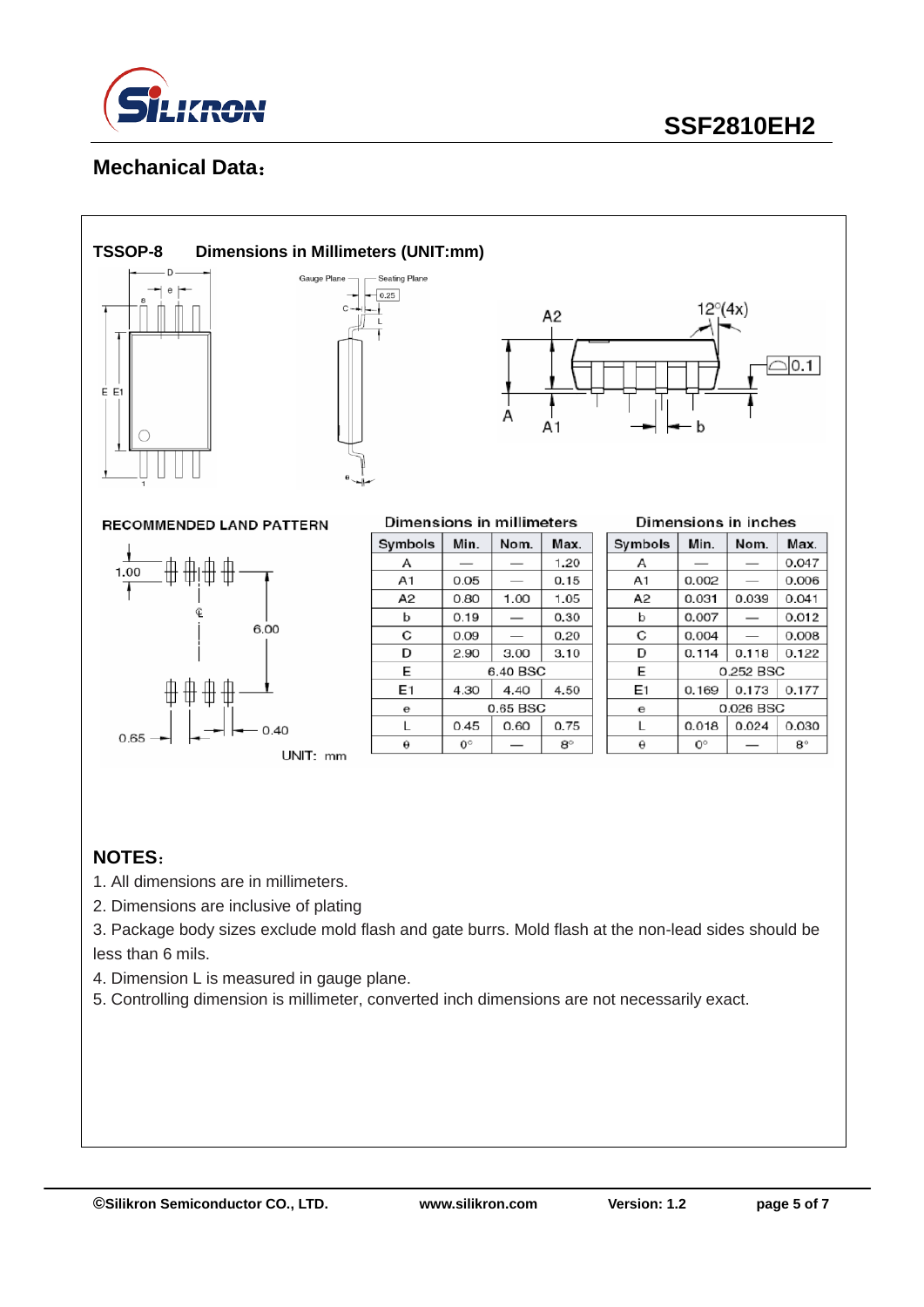

## **Ordering and Marking Information**

| <b>Device Marking: 2810EH2</b>     |  |
|------------------------------------|--|
| Package (Available)                |  |
| TSSOP-8                            |  |
| <b>Operating Temperature Range</b> |  |
| $C: -55$ to 150 °C                 |  |
|                                    |  |
|                                    |  |

# **Devices per Unit**

| Package<br><b>Type</b> | Units/<br>Tube | <b>Tubes/Inner</b><br><b>Box</b> | Units/Inner<br><b>Box</b> | <b>Inner</b><br><b>Boxes/Carton</b><br><b>Box</b> | <b>Units/Carton</b><br><b>Box</b> |
|------------------------|----------------|----------------------------------|---------------------------|---------------------------------------------------|-----------------------------------|
| <b>TSSOP-8</b>         | 3000           |                                  | 6000                      |                                                   | 48000                             |

## **Reliability Test Program**

| <b>Test Item</b>   | <b>Conditions</b>              | <b>Duration</b> | <b>Sample Size</b>  |
|--------------------|--------------------------------|-----------------|---------------------|
| High               | T <sub>i</sub> =125℃ to 150℃ @ | 168 hours       | 3 lots x 77 devices |
| <b>Temperature</b> | 80% of Max                     | 500 hours       |                     |
| <b>Reverse</b>     | $V_{DS}$ / $V_{CES}$ /VR       | 1000 hours      |                     |
| Bias(HTRB)         |                                |                 |                     |
| High               | T <sub>i</sub> =150℃ @ 100% of | 168 hours       | 3 lots x 77 devices |
| <b>Temperature</b> | Max $V_{\text{GSS}}$           | 500 hours       |                     |
| Gate               |                                | 1000 hours      |                     |
| Bias(HTGB)         |                                |                 |                     |